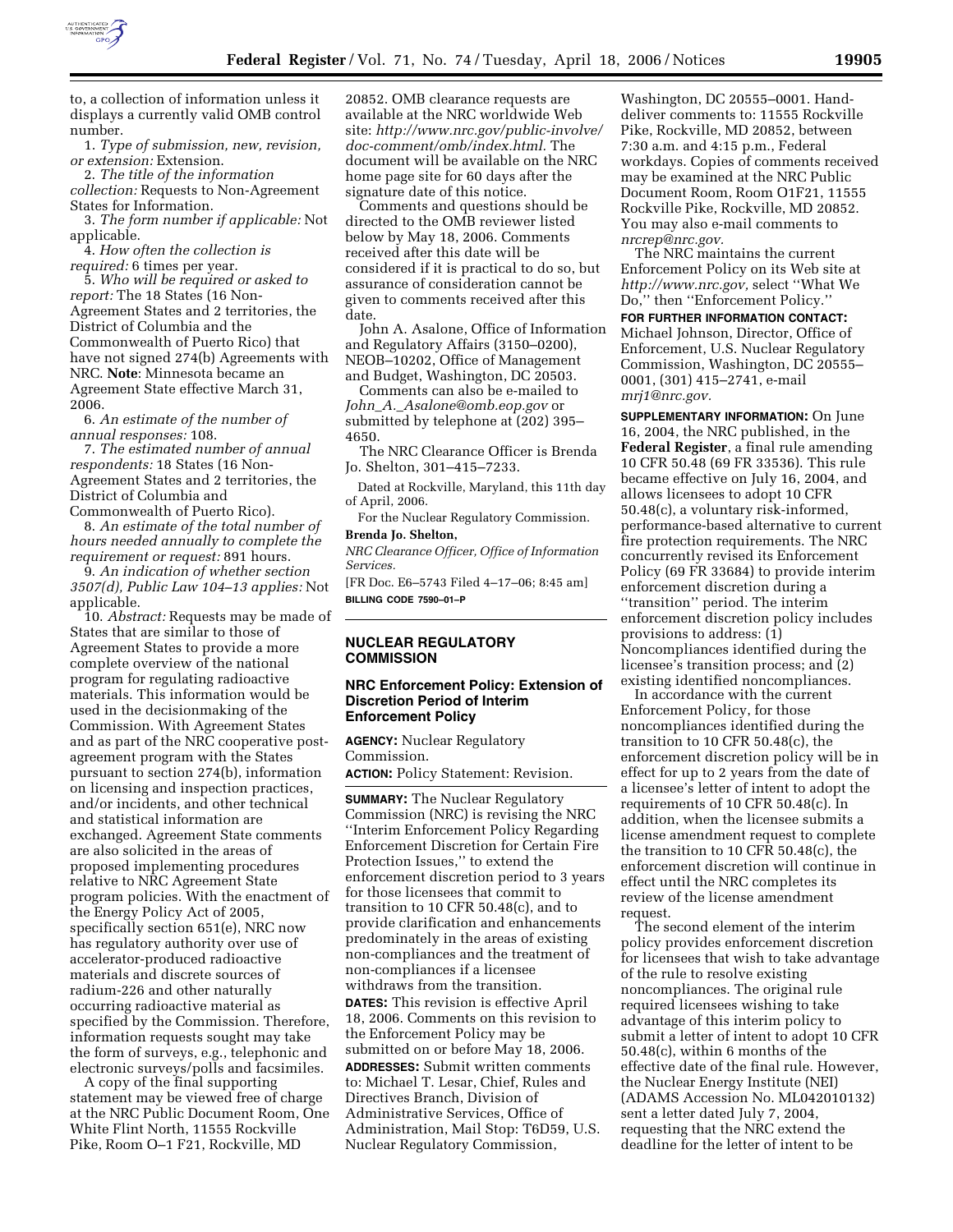sent from 6 months to 18 months. Subsequently, the extension was granted and was published in the **Federal Register** as a revision to the interim enforcement policy regarding enforcement discretion for certain issues involving fire protection programs at operating nuclear power plants. The revision was effective on January 14, 2005 (70 FR 2662).

As a result, if a licensee submitted a letter of intent by December 31, 2005, in order to meet the second element of the interim enforcement policy, the NRC would exercise enforcement discretion for existing noncompliances that could reasonably be corrected under 10 CFR 50.48(c).

The NRC is revising the Enforcement Policy to extend the current 2-year period of enforcement discretion, for the transition to this voluntary, performance-based regulation, to 3 years for licensees that commit, in their letters of intent, to adopt 10 CFR 50.48(c) requirements.

Many licensees have requested additional time, beyond the 2-year discretion period, to properly evaluate their existing fire analyses and to develop fire probabilistic risk assessments (PRA). Based on these requests, the staff considered the extension of the current enforcement discretion period from 2 years to 3 years. The extension in time is appropriate in light of the level of effort required to transition to this riskinformed approach, including the implementation of plant modifications that may be required as a result of the licensee's evaluation. In addition, this change will not adversely impact public health and safety because the discretion policy does not apply to the most risksignificant findings (*i.e.*, violations characterized as Red or Severity Level I). For those findings where the policy does apply, licensees are required to implement and maintain immediate compensatory measures to qualify for discretion. This extension would facilitate a regulatory approach that encourages licensees to find and resolve their own issues in ways consistent with Enforcement Policy goals. During the discretion period, licensees are required to maintain their current fire protection plans, including maintaining appropriate compensatory measures. In addition to the 3-year discretion period, the NRC staff may grant item-specific extensions, on a case-by-case basis, to the discretion policy, when the licensee provides adequate justification (*e.g.*, a modification that can only be implemented during an outage).

Normal inspection and enforcement will continue to be applied to all plants that are not actively transitioning to 10 CFR 50.48(c).

Minor editorial changes have also been made to the current ''Interim Enforcement Policy Regarding Enforcement Discretion for Certain Fire Protection Issues'' (10 CFR 50.48), to provide clarification and enhancements predominately in the areas of existing non-compliances and the treatment of non-compliances if a licensee withdraws from the transition.

#### **Paperwork Reduction Act**

This policy statement does not contain new or amended information collection requirements subject to the Paperwork Reduction Act of 1995 (44 U.S.C. 3501, *et seq.*). Existing requirements were approved by the Office of Management and Budget (OMB), approval number 3150–0136. The approved information collection requirements contained in this policy statement appear in Section VII.C.

### **Public Protection Notification**

The NRC may not conduct or sponsor, and a person is not required to respond to, collection of information, unless it displays a currently valid OMB control number.

# **Small Business Regulatory Enforcement Fairness Act**

In accordance with the Small Business Regulatory Enforcement Fairness Act of 1996, the NRC has determined that this action is not a major rule and has verified this determination with the Office of Information and Regulatory Affairs of OMB.

Accordingly, the NRC Enforcement Policy is amended to read as follows:

NRC Enforcement Policy

\* \* \* \* \* Interim Enforcement Policies

\* \* \* \* \*

Interim Enforcement Policy Regarding Enforcement Discretion for Certain Fire Protection Issues (10 CFR 50.48)

This section sets forth the interim enforcement policy that the U.S. Nuclear Regulatory Commission (NRC) will follow to exercise enforcement discretion for certain noncompliances of requirements in 10 CFR 50.48, ''Fire protection,'' (or fire protection license conditions) that are identified as a result of the transition to a new risk-informed, performance-based fire protection approach included in paragraph (c) of 10 CFR 50.48 and for certain existing identified noncompliances that reasonably may be resolved by

compliance with 10 CFR 50.48(c). Paragraph (c) allows reactor licensees to voluntarily comply with the riskinformed, performance-based fire protection approaches in National Fire Protection Association Standard 805 (NFPA 805), ''Performance-Based Standard for Fire Protection for Light Water Reactor Electric Generating Plants,'' 2001 Edition (with limited exceptions stated in the rule language).

For those noncompliances identified during the licensee's transition process, this enforcement discretion policy will be in effect for up to 3 years from the date specified by the licensee in their letter of intent to adopt the requirements in 10 CFR 50.48(c), and will continue to be in place, without interruption, until NRC approval of the license amendment request to transition to 10 CFR 50.48(c). This enforcement discretion policy may be extended on a case-by-case basis, by request, with adequate justification, from the licensee.

If, after submitting the letter of intent to comply with 10 CFR 50.48(c) and before submitting the license amendment request, the licensee decides not to complete the transition to 10 CFR 50.48(c), the licensee must submit a letter stating its intent to retain its existing license basis and withdrawing its letter of intent to comply with 10 CFR 50.48(c). After the licensee's withdrawal from the transition process, the staff, as a matter of practice, will not take enforcement action against any noncompliance that the licensee corrected during the transition process and should, on a caseby-case basis, consider refraining from taking action if reasonable and timely corrective actions are in progress (*e.g.*, an exemption has been submitted for NRC review). Noncompliances that the licensee has not corrected, as well as noncompliances identified after the date of the above withdrawal letter, will be dispositioned in accordance with normal enforcement practices.

# **A. Noncompliances Identified During the Licensee's Transition Process**  \* \* \* \* \*

(1) It was licensee-identified, as a result of its voluntary initiative to adopt the risk-informed, performance-based fire protection program included under 10 CFR 50.48(c) or, if the NRC identifies the violation, it was likely in the NRC staff's view that the licensee would have identified the violation in light of the defined scope, thoroughness, and schedule of the licensee's transition to 10 CFR 50.48(c) provided the schedule reasonably provides for completion of the transition within 3 years of the date specified by the licensee in their letter